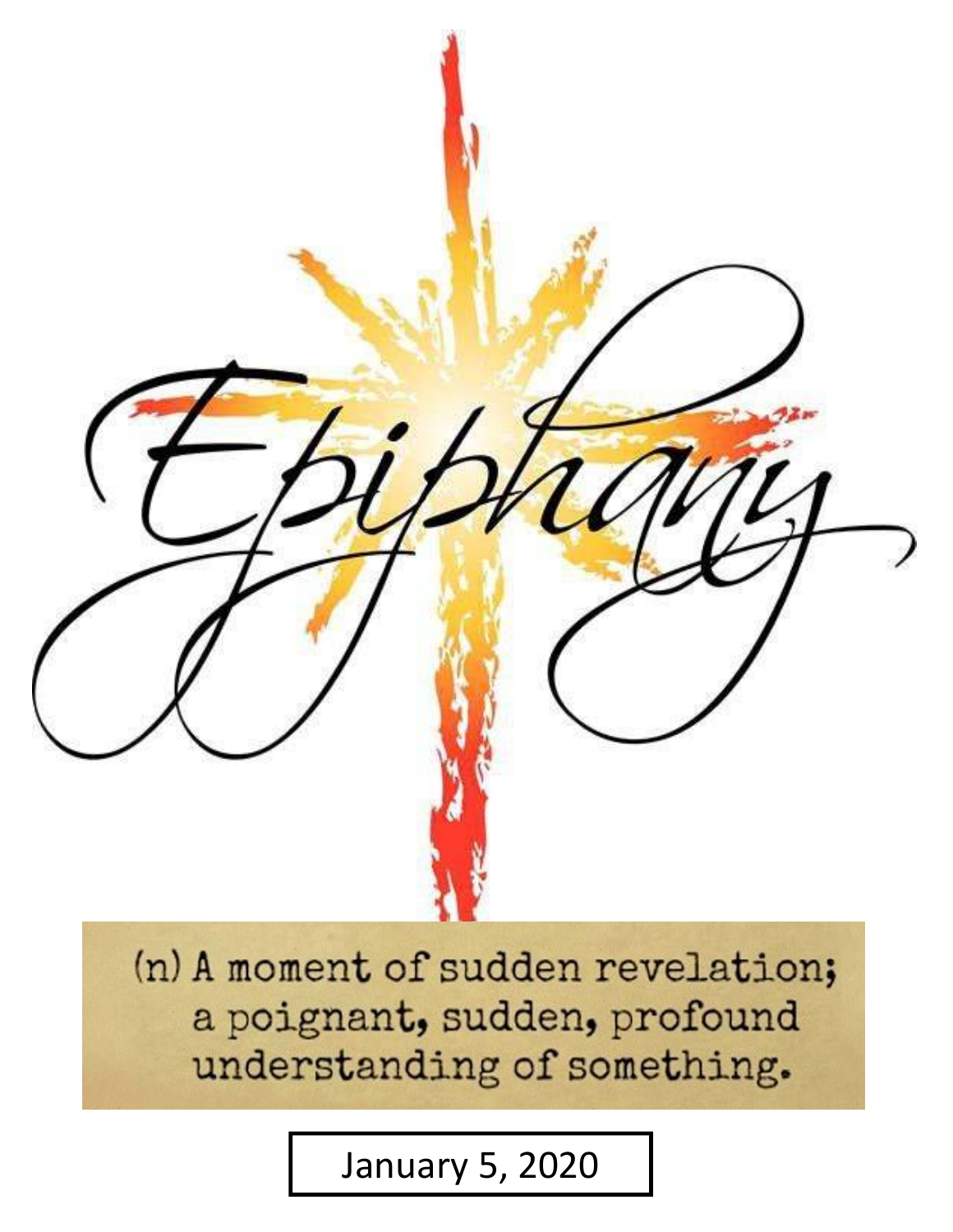WELCOME to Shadow Rock United Church of Christ! We do our best to live out our core values of inclusion, justice and spirituality. We are glad you are here and we hope we can be partners in your journey.

**Prelude** We Three Kings



# **Strengthening Connection**

**Welcome and Announcements**

# **Coming Together** Led by Bill Peterson

- One: The Magi came from many places to see the baby Jesus.
- **All: We, too, have come from many places to worship together and see the Holy Spirit in one another.**
- One: The Magi brought gifts to offer the Child.
- **All: We, too, bring gifts-ourselves, our hopes, our dreams, the visions we see.**
- One: The Magi travelled to Bethlehem and saw a great light.
- **All: We, too, travel to Bethlehem and then return to our homes, moved by what we have seen. Arise, shine; for our light has come, and the glory of the LORD has risen upon the world.**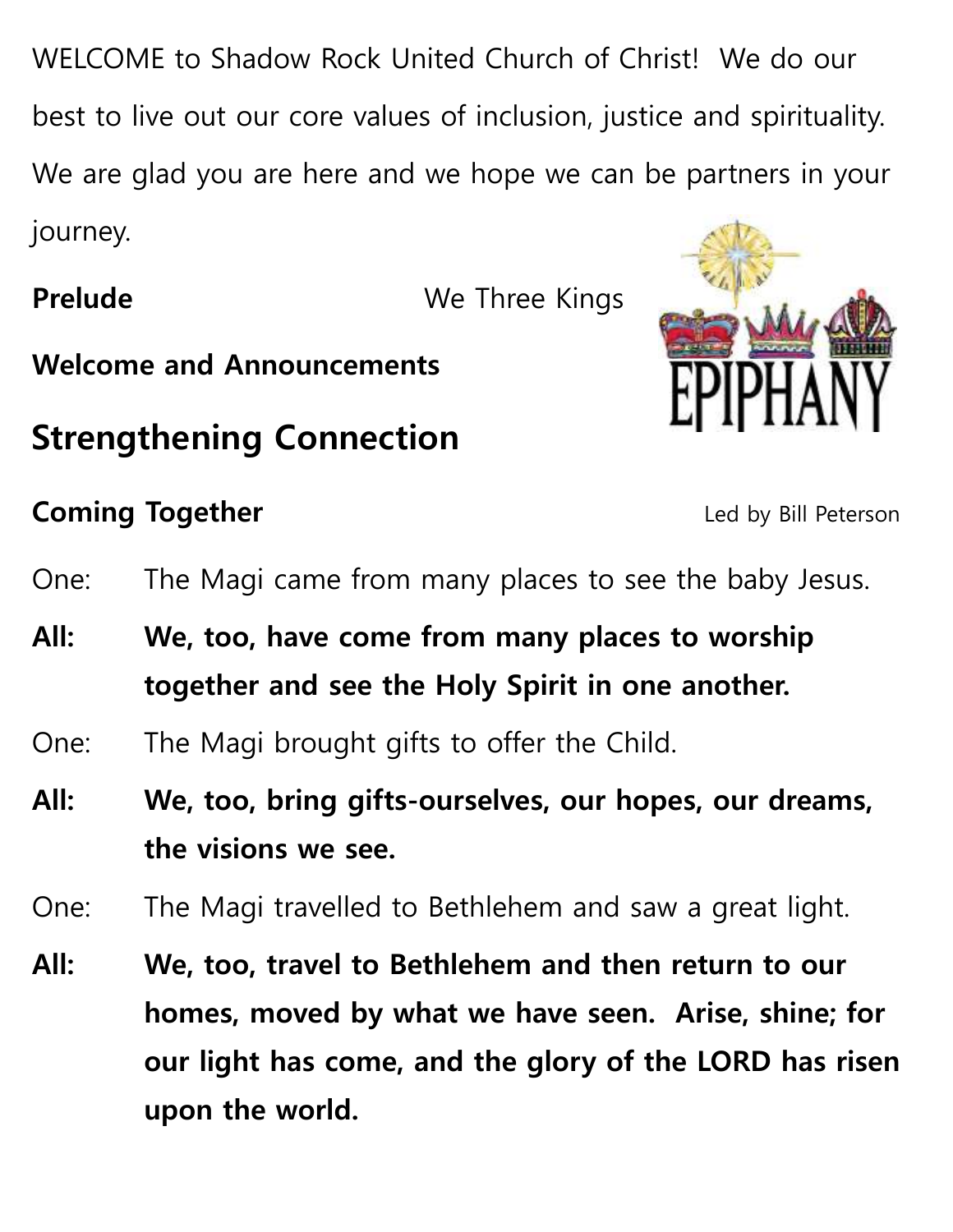# **Singing Our Faith Arise and Shine!**

- 1. Arise, shine for your light has come! And the glory of our God has risen upon you like the sun! Lift your eyes, look around, Rejoice! Lift your eyes. Look around, Rejoice!
- 2. Arise, shine let the light of love shine through! And the world will see the brightness of the new day in you! Lift your eyes, look around, Rejoice! Lift your eyes. Look around, Rejoice!

### **Gathering Prayer Shared by Bill Peterson**

Guiding God, bless us on the road we have chosen to seek your star. Light our paths that we may not walk in darkness, but walk with you, the light of the world. Enable us to bring gifts worthy of the Christ child. Teach us to be wise and to risk sharing our unique visions for the world. Amen.

**Passing the Peace Led by Rev. Ken Heintzelman** 

One: In this day made fresh may we embrace this day in hope.

All: **Let us embrace each other in peace.**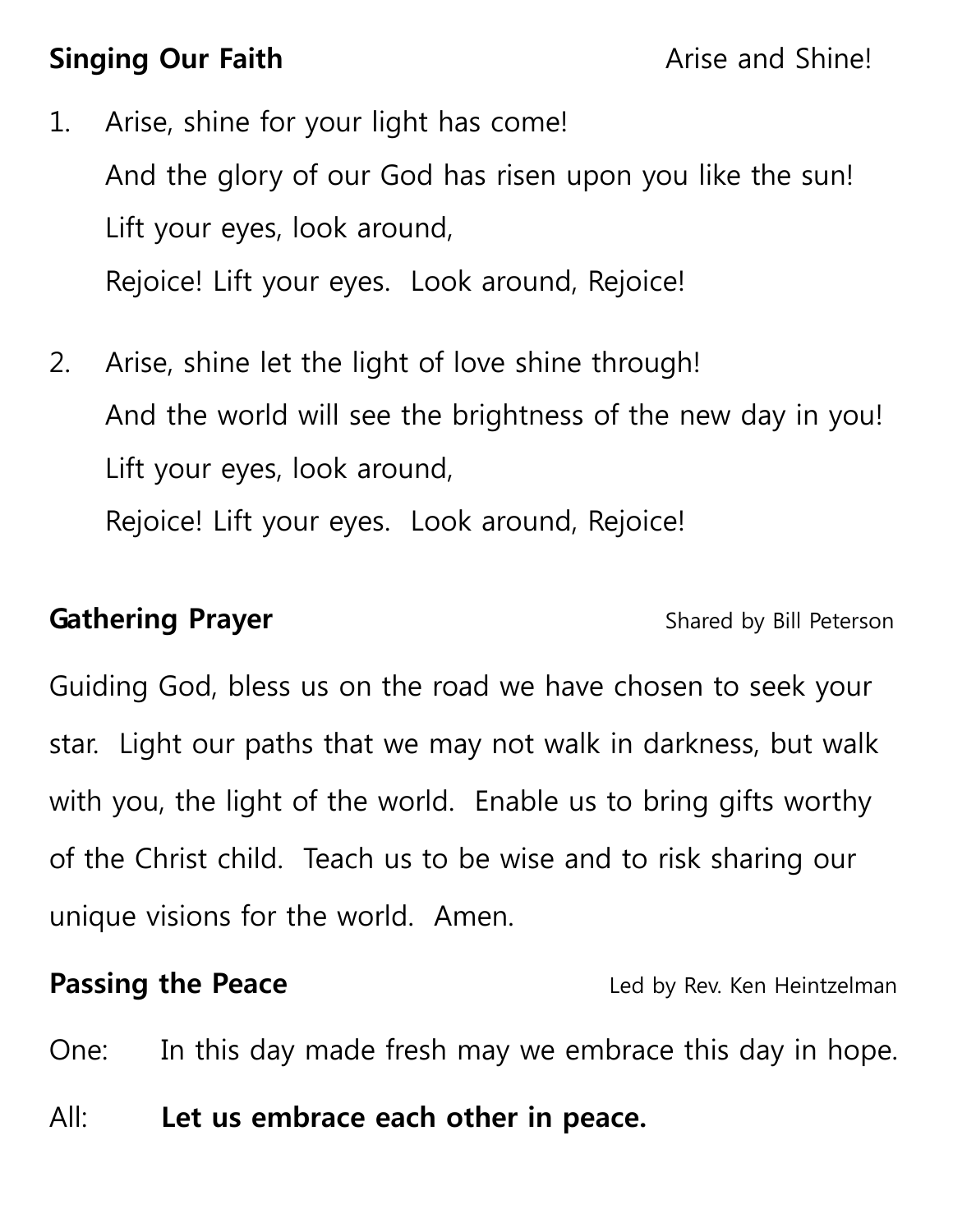### **Communion Instructions**

**Please come forward because all are welcome. Gluten-free bread is offered at all the stations. Our communion offering for the communion baskets is dedicated to UCC National Christmas Fund.** 

### **Communion Music -**

# **Let Us Talents and Tongues Employ**

Jamaican Folk Song, Adapted by Doreen Potter

1. Let us talents and tongues employ,

Reaching out with a shout of joy.

Bread is broken, the wine is poured,

Christ is spoken and seen and heard.

### **Chorus**

 **Jesus lives again, earth can breathe again,** 

 **Pass the word around: Love abounds!** 

**(Repeat)**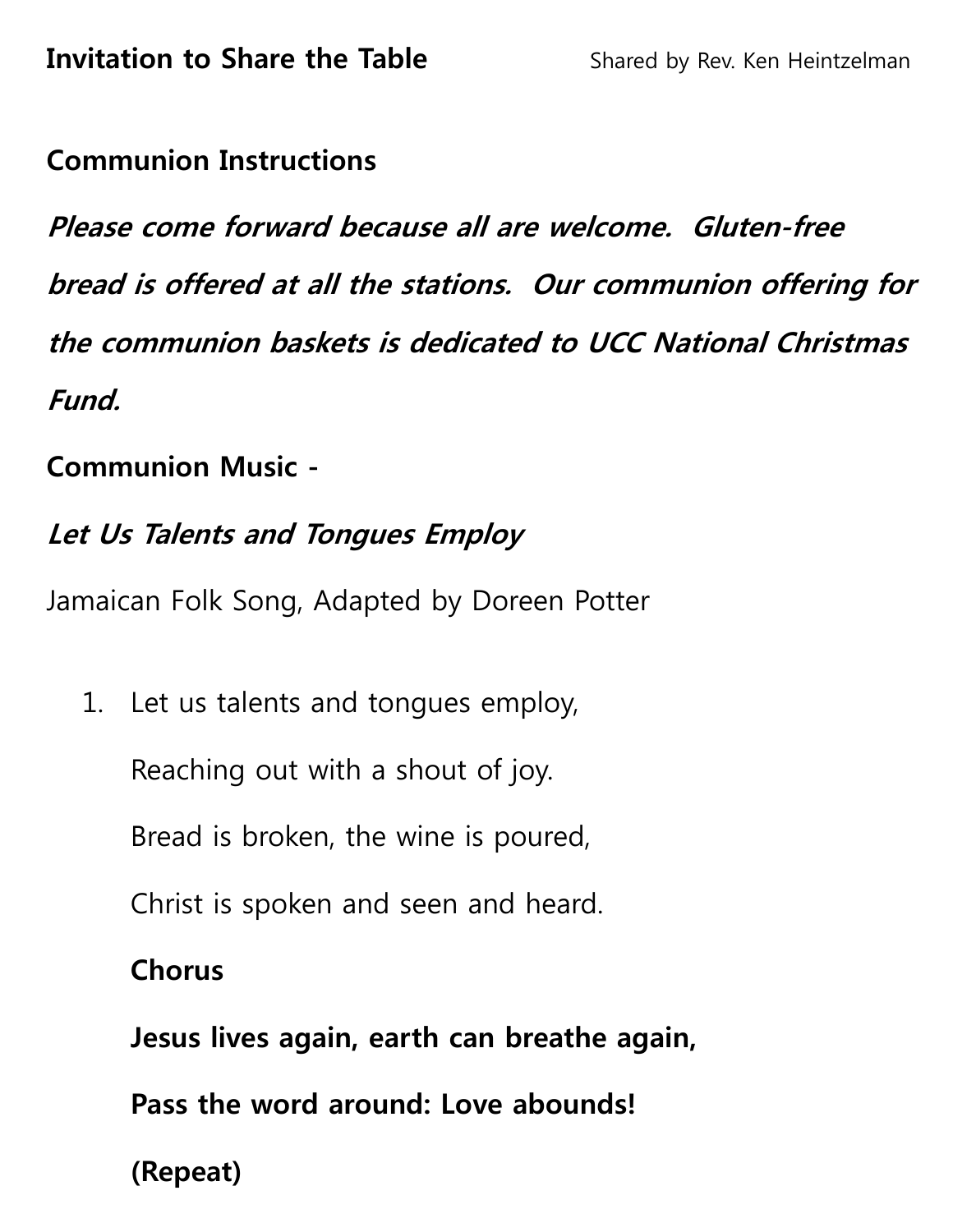2. Christ is able to make us one, At the table he sets the tone. Teaching people to live, to bless, Love in word and in deed express.  **Chorus Jesus lives again, earth can breathe again,** 

 **Pass the word around: Love abounds!** 

**(Repeat)** 

3. Jesus calls us in, sends us out, Bearing fruit in a world of doubt, Gives us love to tell, bread to share: God Immanuel everywhere!  **Chorus** 

# **Learning Something of Value**

**Word About Life** 

Word About Life for Today

Shared by Rev. Ken Heintzelman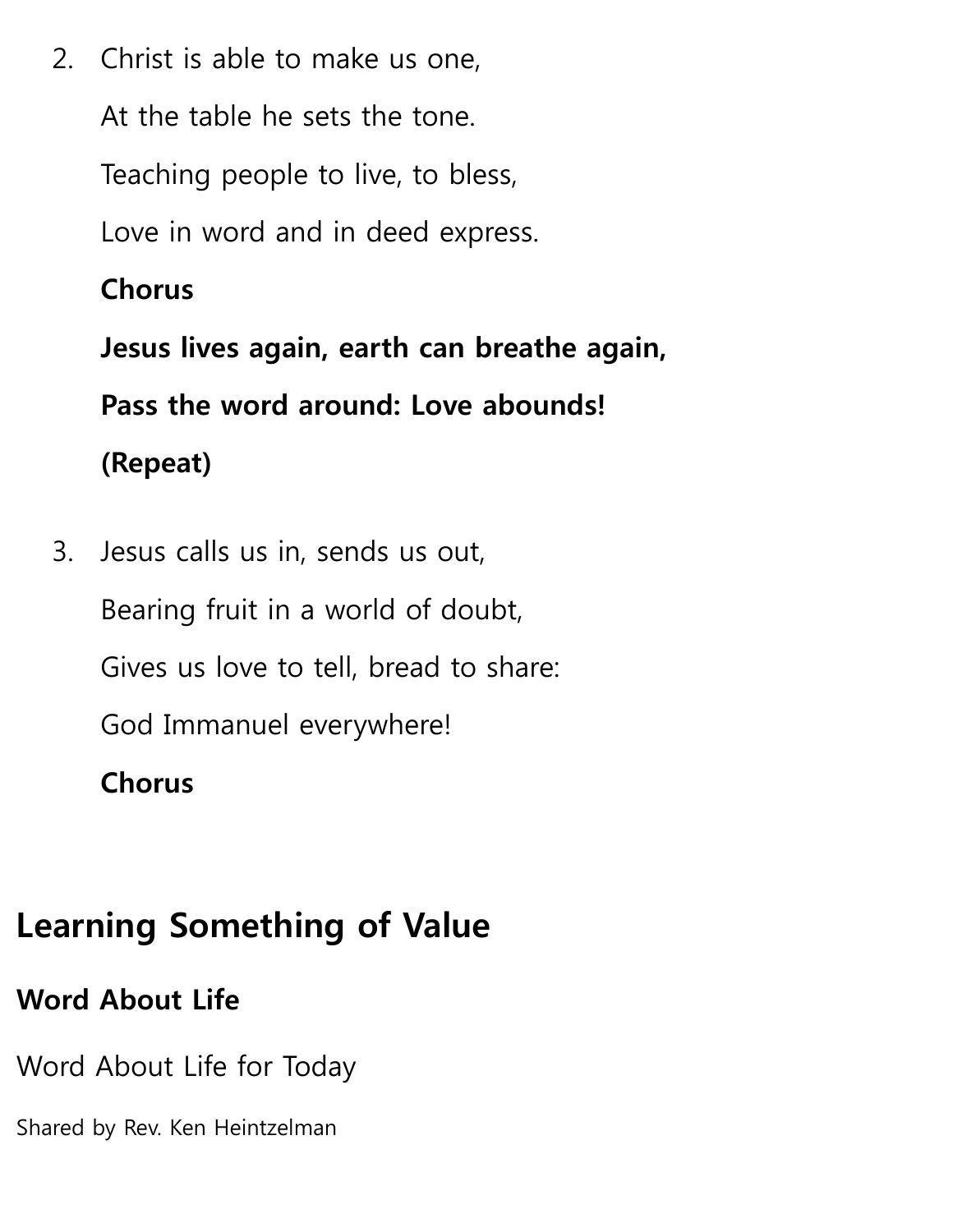# **What We Need and What We Give**

# **Celebrations**

Rev. Ken Heintzelman

This is our time to share the celebrations of our lives: birthdays, anniversaries, words of kindness and works of peace and justice.

# **Celebration Song**

Celebrate your heart and your spirit, Celebrate your life while you live it. Even when it's hard to do, Celebrate the best of you.

Celebrate your dreams and your visions, Celebrate the love you've been given. Cherish all that you've been through, Celebrate the best of you.

# **Invitation to Give**

Bill Peterson

As we have received, so we give. We are all on this journey and God blesses all gifts and all givers. Our offerings for the celebration of life in this place and beyond, for the furthering of justice, inclusion, and spirituality, shall now be received.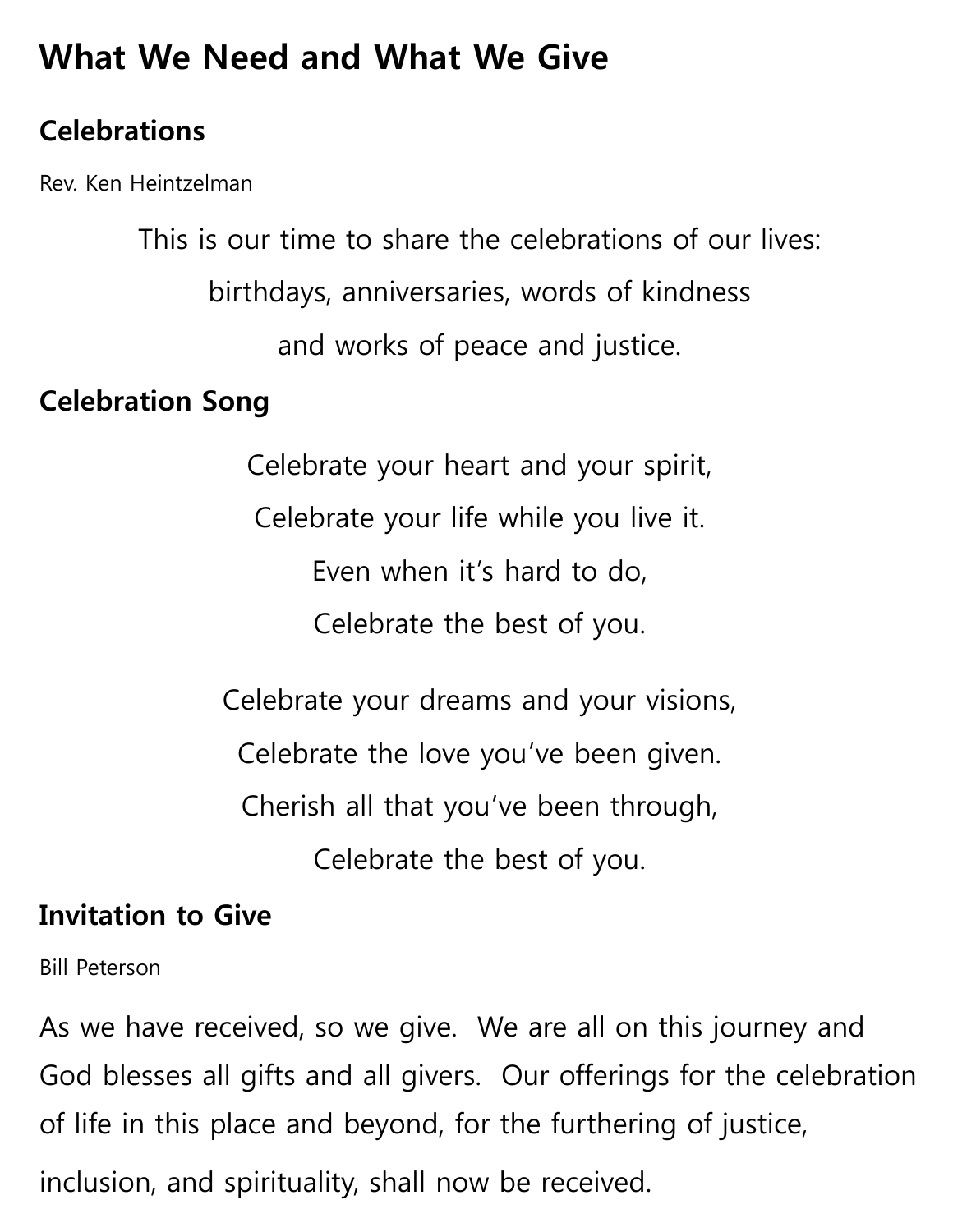# **Offering for Thanks, Work and Hope <b>Concernation** Dream On

Cornerstone Chorale **by Marilyn Rampley and Forrest Bachtel** 

# **Dedication of Our Offerings and Ourselves**

Bill Peterson

- One: Time has now come for us to leave this sacred place.
- **All: As we do, may we embrace the challenges of our lives and our world...**
- One: As we prepare to leave this sacred place of celebration of life,
- **All: May we live lives of hope, be nurturers of a vision of wholeness, and serve as healers in a wounded world.**
- One: These are the times.
- **All: We are the people.**
- One: All of Creation is blessed!
- **All: May we love all and serve all!**
- One: May God be with you.
- **All: And also with you.**
- One: Amen.
- **All: Amen.**